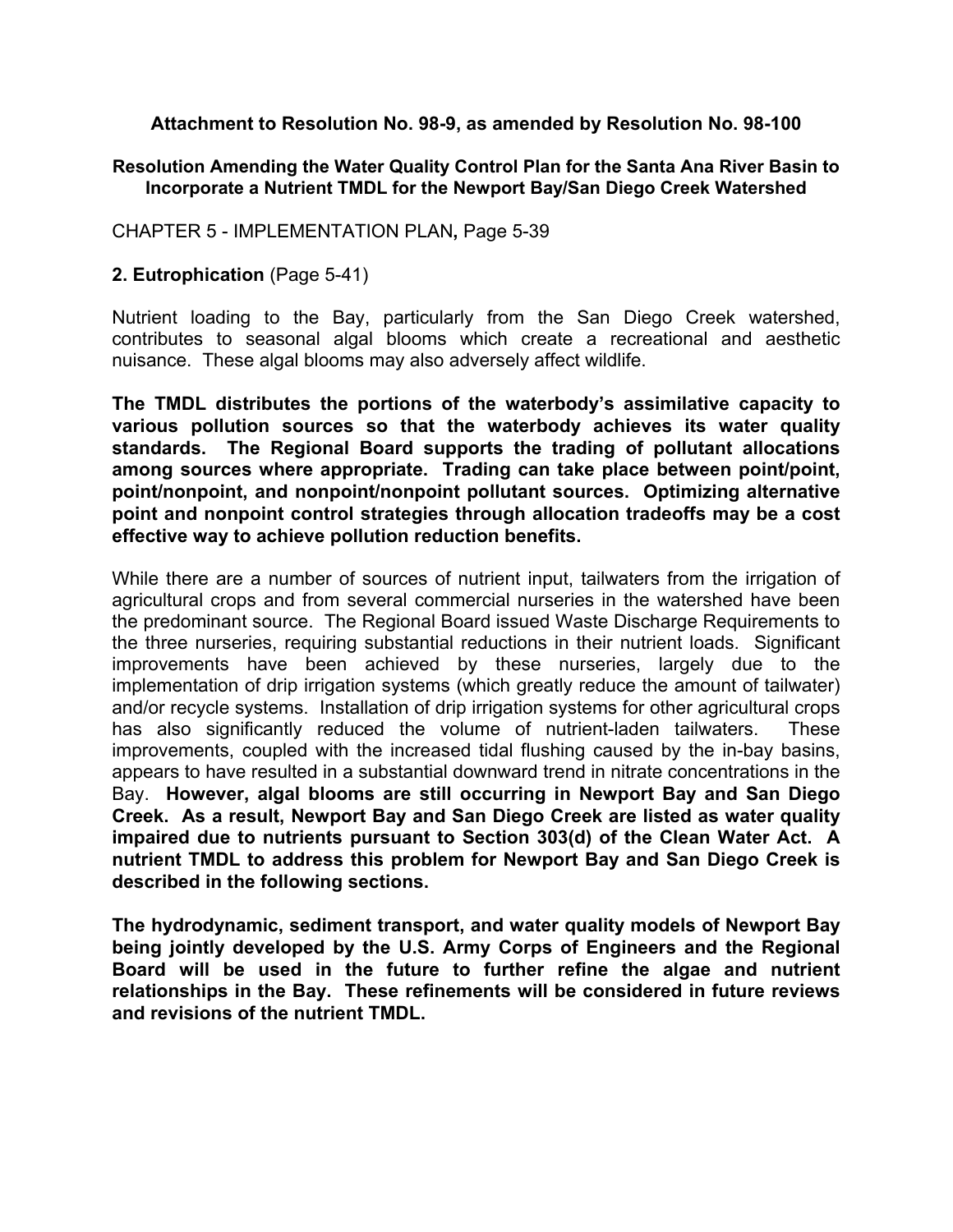#### **2.a. Quantifiable Nutrient Targets**

**The annual loading of total nitrogen and phosphorus to Newport Bay shall be reduced by 50% by 2012. The seasonal and annual loading targets are listed in Table 5-9a.**

**Table 5-9a Summary of Loading Targets and Compliance Time Schedules.** 

| <b>TMDL</b>                               | December 31,<br>2002 <sup>5</sup> | December 31,<br>20075 | December 31,<br>$2012^{5}$ |
|-------------------------------------------|-----------------------------------|-----------------------|----------------------------|
| <b>Newport Bay Watershed</b>              |                                   |                       |                            |
| Total Nitrogen - Summer Load <sup>1</sup> | 200,097 lbs.                      | 153,861 lbs.          |                            |
| <b>Newport Bay Watershed</b>              |                                   |                       |                            |
| Total Nitrogen - Winter Load <sup>2</sup> |                                   |                       | 144,364 lbs.               |
| <b>Newport Bay Watershed</b>              |                                   |                       |                            |
| Total Phosphorus - Annual Load $^3$       | 86,912 lbs.                       | 62,080 lbs.           |                            |
| San Diego Creek, Reach 2                  |                                   |                       |                            |
| Total Nitrogen - Daily Load <sup>4</sup>  |                                   |                       | 14 lbs.                    |

**1 Total nitrogen summer loading limit applies between April 1 and September 30.** 

**2 Total nitrogen winter loading limit applies between October 1 and March 31 when the mean daily flow rate at San Diego Creek at Campus Drive is below 50 cubic feet per second (cfs),** 

- **and when the mean daily flow rate in San Diego Creek at Campus Drive is above 50 cubic feet**  second (cfs), but not as the result of precipitation. per
- **Total phosphorus annual loading is the sum of summer and winter loading during all daily flow rates.**
- **4 Total nitrogen daily loading limit applies when the mean daily flow rate at San Diego Creek at Culver Drive is below 25 cubic feet per second (cfs), and when the mean daily flow rate in San Diego Creek at Culver Drive is above 25 cubic feet per second (cfs), but not as the result of precipitation.**
- **5 Compliance to be achieved no later than this date. The Regional Board may require earlier compliance with these targets when it is feasible and reasonable.**

**The margin of safety of the nutrient TMDL is implicit through the use of conservative assumptions. These conservative assumptions include controlling all forms of nitrogen and phosphorus and controlling seasonal and annual loading.** 

#### **Load Allocations**

**The 5, 10, and 15 year seasonal load allocations of total nitrogen for the Newport Bay Watershed are presented in Table 5-9b. The 5 and 10 year annual total**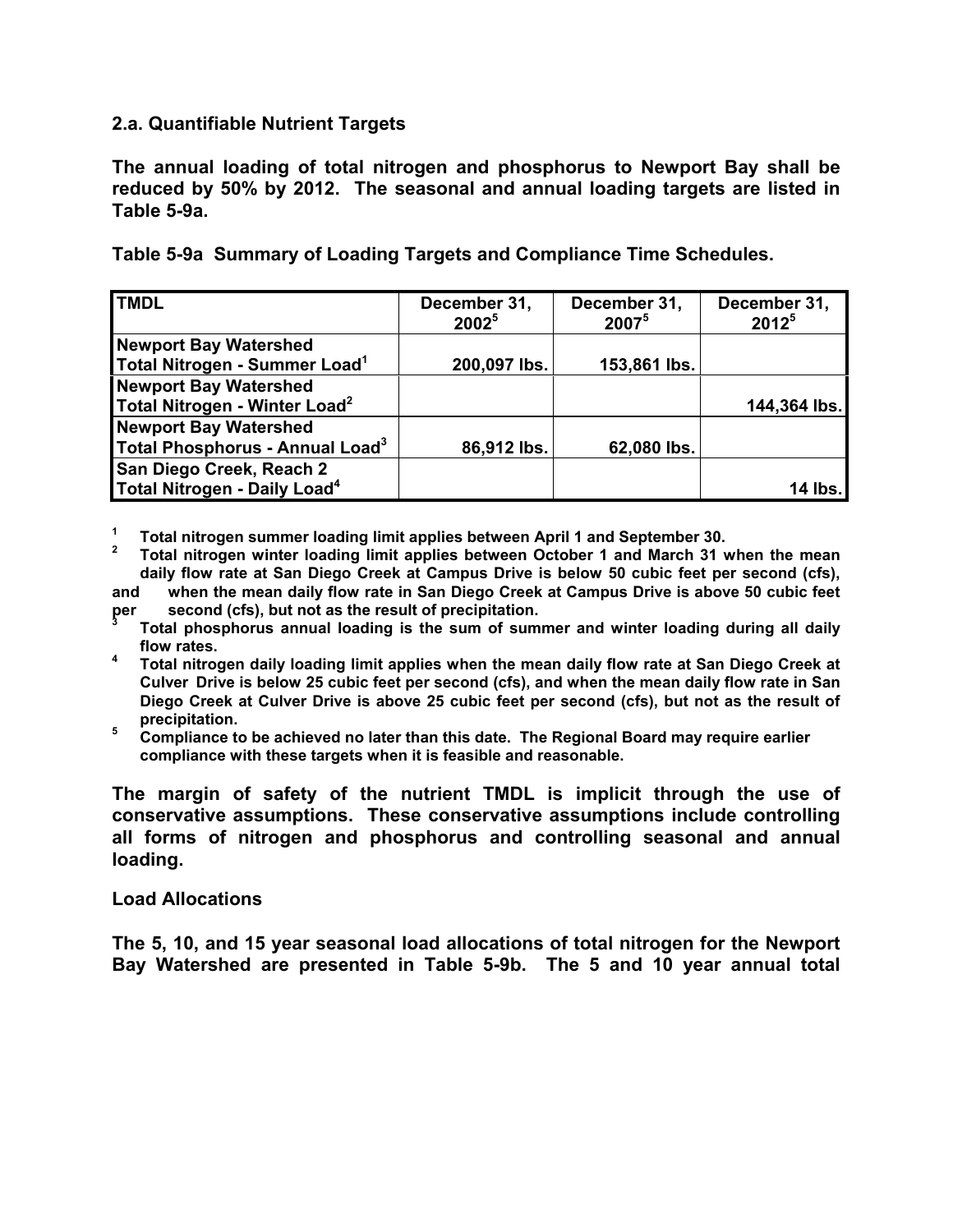|                                                                                              |                         |                              | 2002 Summer                                    |                              | 2007 Summer                                    |                              | 2012 Winter                                           |
|----------------------------------------------------------------------------------------------|-------------------------|------------------------------|------------------------------------------------|------------------------------|------------------------------------------------|------------------------------|-------------------------------------------------------|
| Nutrient TMDL                                                                                | 1990-1997<br>Loading    | 2002 Allocation <sup>8</sup> | <b>Allocation</b><br>(April-Sept) <sup>8</sup> | 2007 Allocation <sup>8</sup> | <b>Allocation</b><br>(April-Sept) <sup>8</sup> | 2012 Allocation <sup>8</sup> | <b>Allocation</b><br>$(Oct$ -Mar) <sup>7, 8, 11</sup> |
| <b>Newport Bay Watershed</b>                                                                 | Ibs/year $TN^2$         | Ibs/day TN <sup>10</sup>     | Ibs/season TN                                  | Ibs/day TN <sup>10</sup>     | Ibs/season TN                                  | Ibs/day TN <sup>10</sup>     | Ibs/season TN                                         |
|                                                                                              |                         |                              |                                                |                              |                                                |                              |                                                       |
| <b>Wasteload Allocation</b>                                                                  |                         |                              |                                                |                              |                                                |                              |                                                       |
| <b>Hines Nurseries</b>                                                                       | 96,360 TIN <sup>1</sup> | 224                          | 40,992                                         | 211                          | 38,613                                         | 211                          | 14,227                                                |
| <b>Bordiers Nursery</b>                                                                      | 30,660 TIN              | 71                           | 12,993                                         | 67                           | 12,261                                         | 67                           | 4,518                                                 |
| El Modeno Gardens                                                                            | 18,250 TIN              | 43                           | 7,869                                          | 40                           | 7,320                                          | 40                           | 2,697                                                 |
| <b>Unpermitted nurseries</b>                                                                 | -----                   | 30                           | 5,490                                          | 24                           | 4,392                                          | 24                           | 1,618                                                 |
| <b>Nursery subtotal</b>                                                                      |                         |                              | 67,344                                         |                              | 62,586                                         |                              | 23,060                                                |
|                                                                                              |                         |                              |                                                |                              |                                                |                              |                                                       |
| <b>IRWD WWSP</b> (permanent discharge) <sup>9</sup>                                          | $\mathbf 0$             | 62                           |                                                | 62                           |                                                | 62                           | 4,181                                                 |
| Silverado Constructors ETC <sup>4</sup>                                                      | 0                       | 141                          | 25,671                                         | 141                          | 25,671                                         | 141                          | 9,459                                                 |
| <b>Urban runoff</b>                                                                          | $277,131^6$             |                              | 20,785                                         |                              | 16,628                                         |                              | 55,442                                                |
| <b>Wasteload Allocation</b>                                                                  |                         |                              | 113,800                                        |                              | 104,885                                        |                              | 92,142                                                |
| <b>Load Allocation</b>                                                                       |                         |                              |                                                |                              |                                                |                              |                                                       |
| <b>Agricultural discharges</b>                                                               | $328,040^6$             |                              | 22,963                                         |                              | 11,481                                         |                              | 38,283                                                |
| Undefined sources (Open space,<br>atmospheric deposition, rising<br>groundwater, groundwater |                         |                              |                                                |                              |                                                |                              |                                                       |
| cleanup/dewatering, in-bay nitrogen)                                                         | ------ <sup>3</sup>     |                              | 63,334                                         |                              | 37,495                                         |                              | 13,939                                                |
| <b>Load Allocation</b>                                                                       |                         |                              | 86,297                                         |                              | 48,976                                         |                              | 52,222                                                |
| <b>Total</b>                                                                                 | $1,087,000^{\circ}$     |                              | 200,097                                        |                              | 153,861                                        |                              | 144,364                                               |
|                                                                                              |                         |                              | 5 year target                                  |                              | 10 year target                                 |                              | 15 year target                                        |

# **Table 5-9b Seasonal Load Allocations of Total Nitrogen for the Newport Bay Watershed.**

<sup>1</sup>  $TN = (NO3+NH3)$ .<br>
<sup>2</sup>  $TN = (TIN + Organic N)$ .<br>
<sup>3</sup> Unknown.

**4 Wasteload allocation of a 50% reduction in nitrogen concentration upon commencement of discharge** 

- <sup>5</sup> 1990-1997 annual average (summer loading and winter loading).<br>
<sup>6</sup> Estimated annual average (summer and winter loading).<br>
<sup>7</sup> Tetal pitrogen winter loading limit anglice between Ottober 1 av
- 

**7 Total nitrogen winter loading limit applies between October 1 and March 31 when the mean daily flow rate at San Diego Creek at Campus Drive is**  below 50 cubic feet per second (cfs), and when the mean daily flow rate in San Diego Creek at Campus Drive is above 50 cubic feet per second (cfs), but not as the result of precipitation.

Compliance to be achieved no later than this date. The Regional Board may require earlier compliance with these targets when it is feasible and **reasonable.** 

<sup>9</sup> Daily load limit applies upon commencement of discharge.<br><sup>10</sup> Lbs/day TN (monthly average).<br><sup>11</sup> Assumes 67 non-storm days.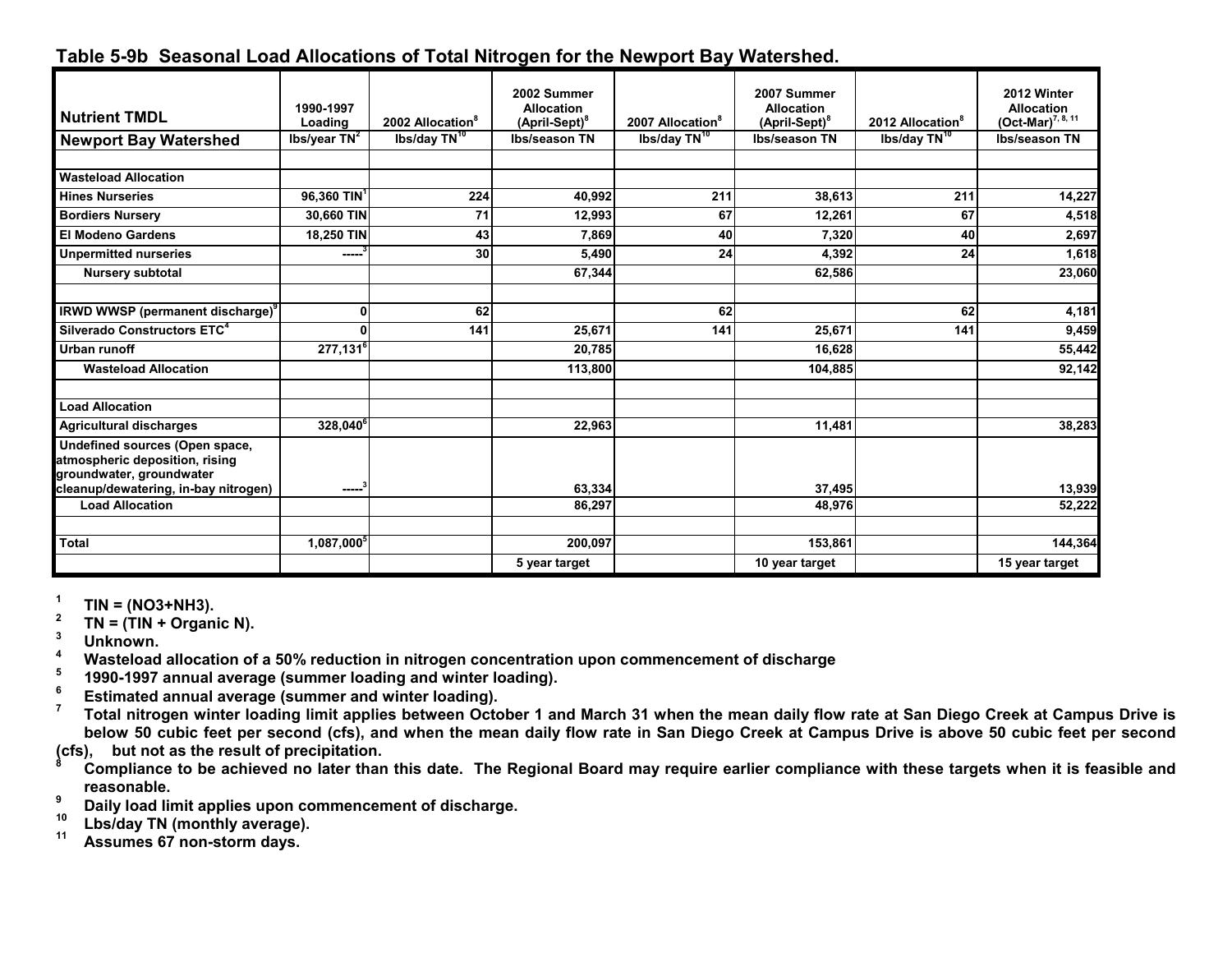**phosphorus load allocations for the Newport Bay Watershed are presented in Table 5-9c. The 15 year daily total nitrogen load allocations for San Diego Creek, Reach 2 are presented in Table 5-9d. The nutrient load reduction targets will be incorporated into waste discharge requirements as effluent limits, load allocations, and wasteload allocations as necessary to ensure that:** 

 **a. the total inorganic nitrogen and narrative water quality objectives for Newport Bay and San Diego Creek are achieved** 

 **b. Clean Water Act requirements for the implementation of a TMDL are satisfied** 

 **Table 5-9c Annual Total Phosphorous Load Allocations For The Newport Bay Watershed.** 

|                              | 2002 Allocation<br>lbs/year TP <sup>1</sup> | 2007 Allocation<br>lbs/year TP <sup>1</sup> |  |  |  |  |
|------------------------------|---------------------------------------------|---------------------------------------------|--|--|--|--|
| <b>TMDL</b>                  | 86,912                                      | 62,080                                      |  |  |  |  |
|                              |                                             |                                             |  |  |  |  |
| Urban areas                  | 4,102                                       | 2,960                                       |  |  |  |  |
| <b>Construction sites</b>    | 17,974                                      | 12,810                                      |  |  |  |  |
| <b>Waste Load Allocation</b> | 22,076                                      | 15,770                                      |  |  |  |  |
|                              |                                             |                                             |  |  |  |  |
| <b>Agricultural areas</b>    | 26,196                                      | 18,720                                      |  |  |  |  |
| Open space                   | 38,640                                      | 27,590                                      |  |  |  |  |
| <b>Load Allocation</b>       | 64,836                                      | 46,310                                      |  |  |  |  |

<sup>1</sup> Compliance to be achieved no later than this date. The Regional Board may require  **earlier compliance with these targets when it is feasible and reasonable.** 

 **Table 5-9d Annual Total Nitrogen Load Allocations For San Diego Creek, Reach 2 During Non-Storm Conditions.1**

|                                                             | <b>2012 Allocation</b><br>lbs/day $TN^2$ |
|-------------------------------------------------------------|------------------------------------------|
| <b>TMDL</b>                                                 | 14 Ibs/day (TN)                          |
| <b>Waste Load Allocation (Urban runoff)</b>                 | 5.5 lbs/day (TN)                         |
| Load Allocation (Nurseries, agriculture, undefined sources) | 8.5 lbs/day (TN)                         |

 **1 Total nitrogen loading limit applies when the mean daily flow rate at San Diego Creek at Culver Drive is below 25 cubic feet per second (cfs), and when the mean daily flow rate in San Diego Creek at Culver Drive is above 25 cubic feet per second (cfs), but not as the result of precipitation.** 

**2 Compliance to be achieved no later than this date. The Regional Board may require earlier compliance with these targets when it is feasible and reasonable.**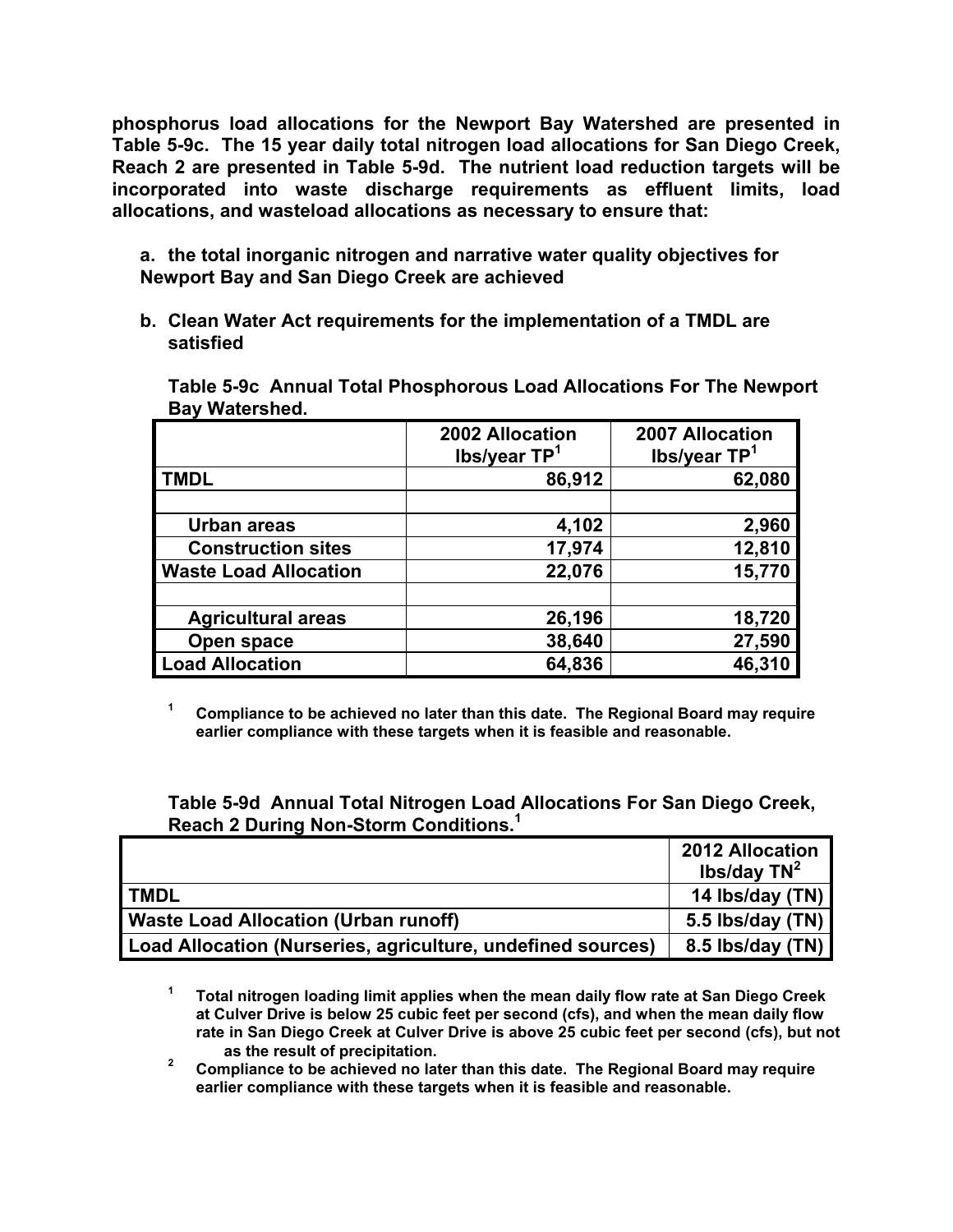- **2.b. Phase I of the Nutrient TMDL**
- **1. Review and Revision of Water Quality Objectives**

**By December 31, 2000, the Regional Board shall review, and revise as necessary, the numeric water quality objectives for total inorganic nitrogen for San Diego Creek, Reaches 1 and 2. The Regional Board shall also examine the appropriateness of establishing numeric water quality objectives for phosphorus for San Diego Creek, Reaches 1 and 2.** 

**2. Establish New Waste Discharge Requirements** 

**By December 31, 1999, the Regional Board shall issue new Waste Discharge Requirements (WDRs) to nursery operations of 5 acres or greater which currently are not regulated by WDRs (as of the effective date of this amendment) but discharge nutrients in excess of 1 mg/L TIN to storm channels which are tributary to Newport Bay. The new WDRs shall incorporate the appropriate wasteload, load, and margin of safety allocations identified in the nutrient load targets for the Newport Bay Watershed. Appropriate monitoring programs to evaluate compliance with load targets and allocations shall be required and incorporated into the WDRs** 

**3. Revision of Existing Waste Discharge Requirements** 

**a. By December 31, 1998, the Regional Board shall revise existing WDRs for nursery operations which currently (as of the effective date of this amendment) discharge nutrients in excess of 1 mg/L TIN to drainages which are tributary to Newport Bay. The revised WDRs shall incorporate the appropriate wasteload, load, and margin of safety allocations identified in the nutrient load reduction targets for the Newport Bay Watershed. Appropriate monitoring programs to evaluate compliance with load targets and allocations shall be required and incorporated into the WDRs.** 

**b. By December 31, 1998, the Regional Board shall revise existing NPDES permits for discharges which currently (as of the effective date of this amendment) discharge nutrients in excess of 1 mg/L TIN to drainages which are tributary to Newport Bay. The revised NPDES permits shall incorporate the appropriate wasteload, load, and margin of safety allocations identified in the nutrient load reduction targets for the Newport Bay Watershed. Appropriate monitoring programs to evaluate compliance with load targets and allocations shall be required and incorporated into the NPDES permits.**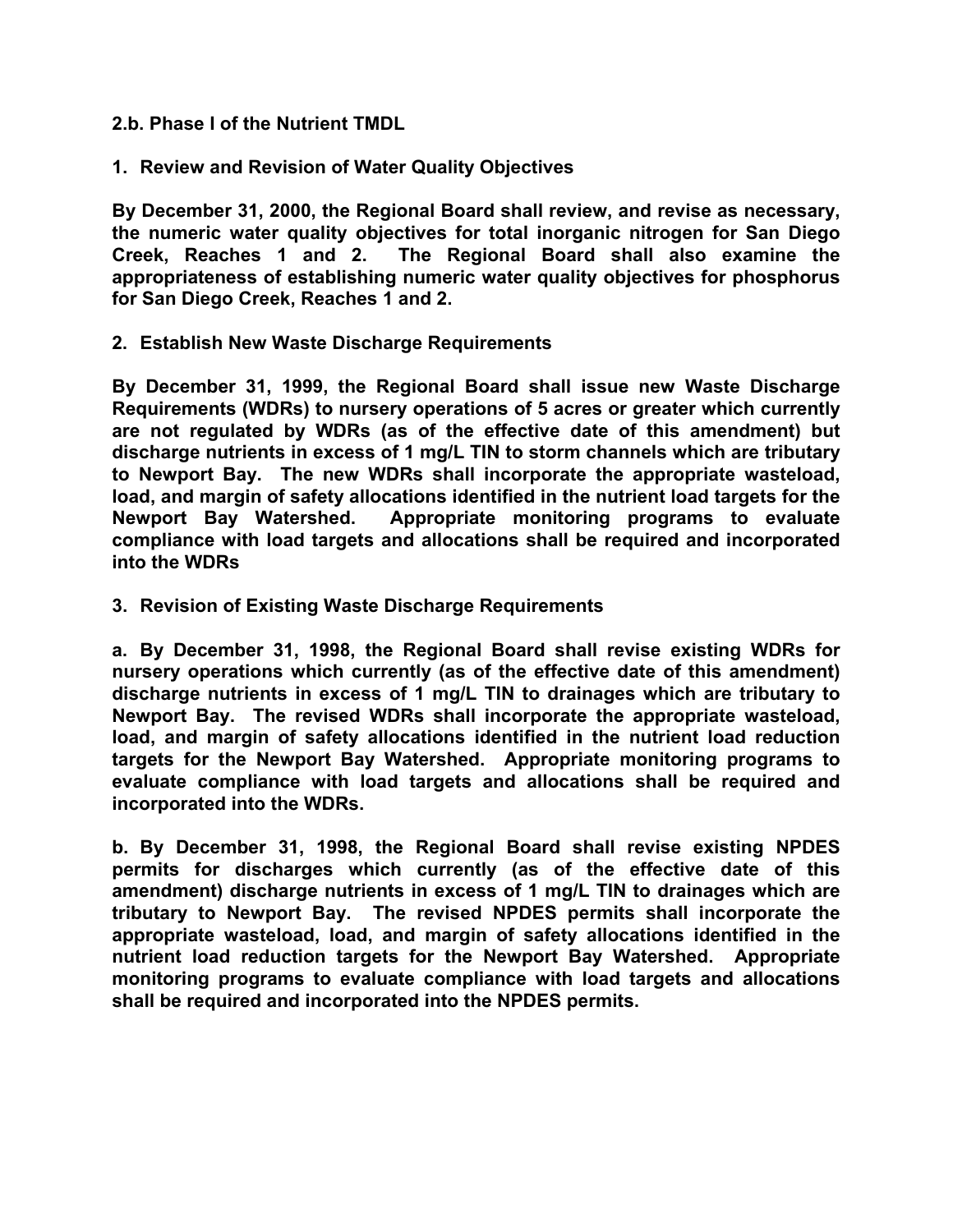**c. By March 31, 1999, the Regional Board shall revise the Monitoring and Reporting Programs of existing NPDES permits and WDRs for groundwater dewatering and cleanup operations which discharge to drainages which are tributary to Newport Bay to include requirements for phosphorus and total nitrogen sampling and analysis. This monitoring will generate the data necessary to develop appropriate wasteload allocations for these discharges.** 

# **4. Agricultural Activities**

**A watershed-wide nutrient management program for agricultural activities shall be developed by the Orange County Farm Bureau, University of California Cooperative Extension, and the affected growers, in conjunction with Regional Board staff. The proposed management program shall be submitted by July 1, 1999. The nutrient management program will not become effective until approved by the Regional Water Quality Control Board at a duly noticed public meeting as specified in Chapter 1.5, Division 3, Title 23 of the California Code of Regulations (Section 647 et seq.).** 

## **5. Urban Stormwater**

**Co-permittees of the Orange County Areawide Urban Stormwater Permit (Order No. 96-31) shall be required to submit for approval by the Regional Board's Executive Officer an analysis of appropriate Best Management Practices which will be additionally implemented through the Drainage Area Management Plan (DAMP) to achieve the short term (5-year) interim targets and final nutrient load reduction targets for the Newport Bay Watershed. The co-permittees shall also be required to provide a proposal for 1) evaluating the effectiveness of control actions implemented and 2) evaluating compliance with the nutrient load allocation. The proposal and analysis shall be submitted by July 1, 1999, and shall be implemented upon approval of the Executive Officer as specified by Section IV.1.a.ii.A of Order No. 96-31.** 

## **6. Phosphorus**

**The primary reduction of phosphorus loading is expected to be achieved by the implementation of the total maximum daily load for sediment in the Newport Bay/San Diego Creek watershed. The sediment TMDL is incorporated into the nutrient TMDL for the Newport Bay/San Diego Creek watershed by reference (Note - the sediment TMDL will be appropriately referenced once it is approved by OAL). Limits on phosphorus discharges shall be incorporated into the new and revised Waste Discharge Requirements previously listed, as necessary.**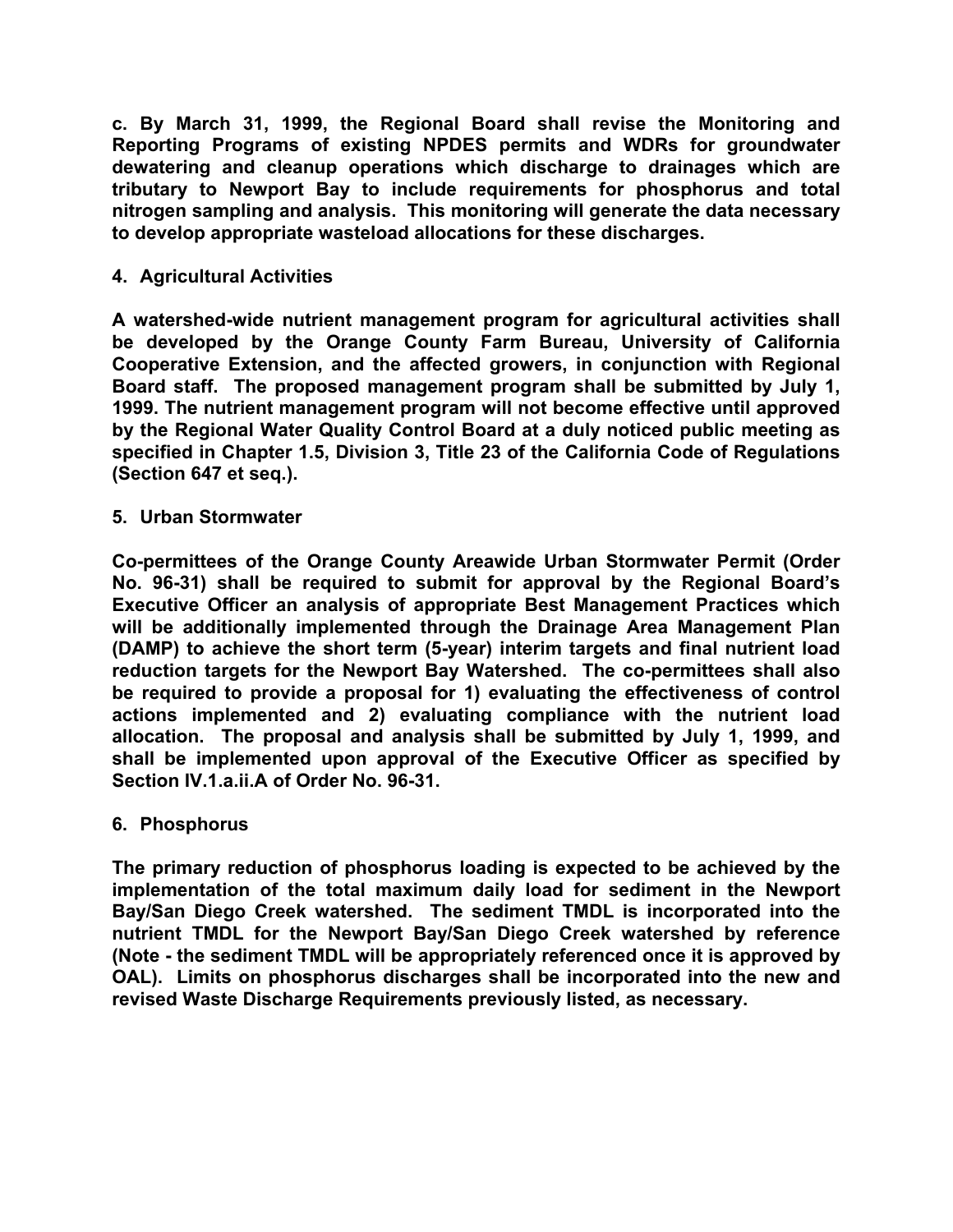## **2.c. Phase II of the Nutrient TMDL**

#### **1. Monitoring**

**The Regional Board will establish and oversee a regional monitoring program (RMP) for the Newport Bay watershed. The new and revised WDRs, NPDES permits, DAMP, and agricultural nutrient management plans shall have include requirements to conduct self-monitoring, or in lieu of self-monitoring, to participate in the RMP. Participation in the RMP could result in the reduction of self-monitoring requirements. The RMP will not become effective until approved by the Regional Water Quality Control Board at a duly noticed public meeting as specified in Chapter 1.5, Division 3, Title 23 of the California Code of Regulations (Section 647 et seq.).** 

**The RMP shall be designed by the Regional Board to assess the attainment of the goals of the nutrient TMDL. The objectives of the monitoring program shall be the quantification of the three endpoints of the nutrient TMDL: (1) the seasonal nutrient loading from the watershed; (2) the nutrient concentration in San Diego Creek, Reaches 1 and 2; and (3) the extent, magnitude, and duration of algal blooms in San Diego Creek and Newport Bay. The monitoring plan shall be implemented by March 1999.** 

**The Regional Board will initiate investigations into the currently unknown sources of nutrients in the Newport Bay Watershed. The Regional Board, in cooperation with other agencies and entities, will investigate the occurrence of rising shallow groundwater in the Newport Bay Watershed. The study will focus on the contributions of rising groundwater to the loading of nutrients to drainage channels which are tributary to Newport Bay. Additionally, the study of the nutrient and algae processes of Newport Bay and San Diego Creek will be encouraged and supported by the Regional Board. Regional Board support could include financial resources, personnel, agency coordination, and scientific review.** 

## **2. Actions and Schedule to Achieve Water Quality Objectives**

**The actions and schedule to achieve water quality objectives is outlined in Table 5-9e. Meeting load reduction targets is highly dependent upon the effectiveness of individual actions, therefore, the Regional Board will review the TMDL, WDRs and compliance schedule at least once every 3 years. Any or all of these may be revised in order to meet water quality standards.**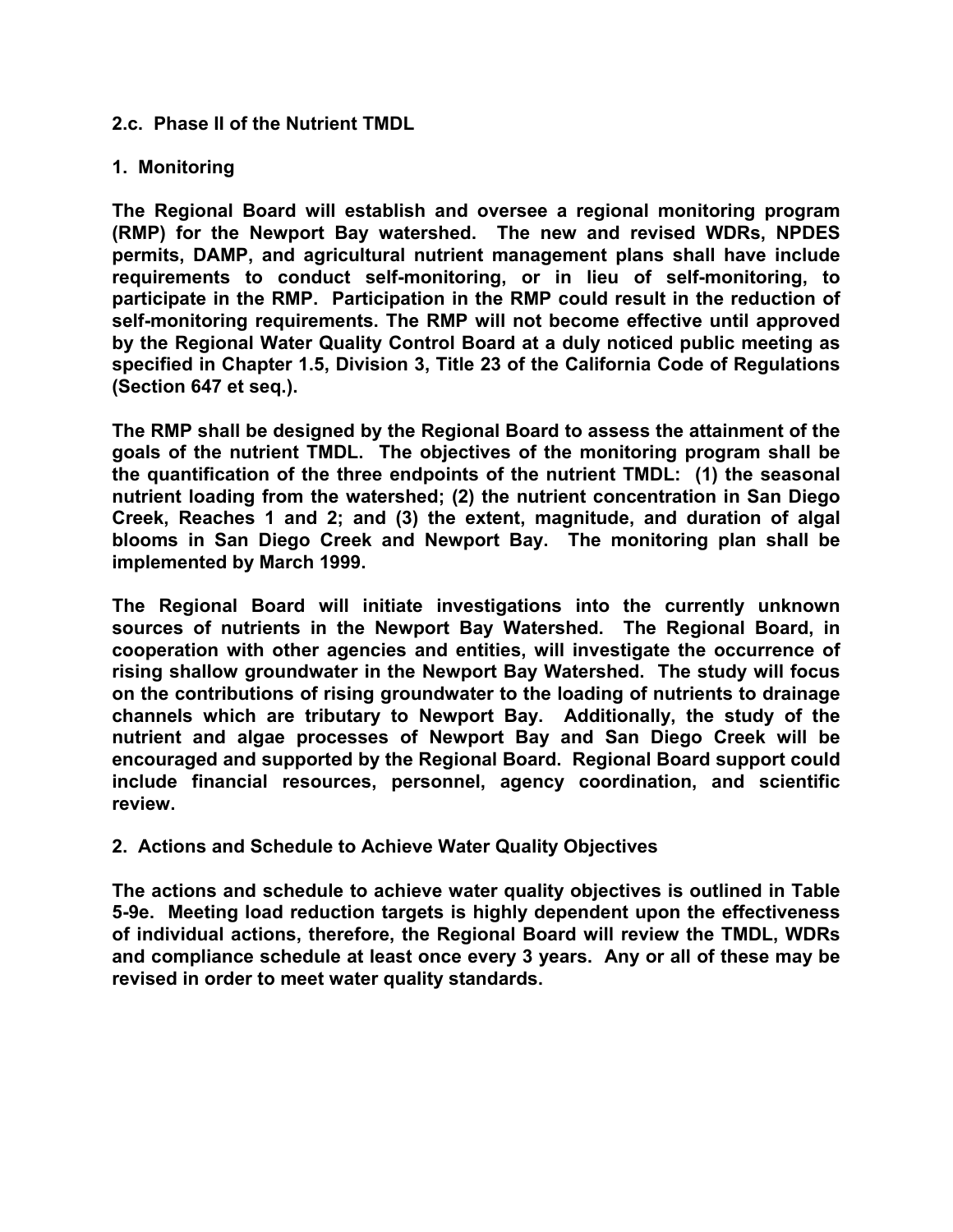# **Table 5-9e Schedule of Actions to Achieve Water Quality Objectives.**

| <b>Program Actions</b>                    |   |    |   |   |   |  | 1998 1999 2000 2001 2002 2003 2004 2005 2006 2007 |   | 2008 | 2009   2010   2011   2012 |   |   | 2013         |
|-------------------------------------------|---|----|---|---|---|--|---------------------------------------------------|---|------|---------------------------|---|---|--------------|
| Review and revision of water quality      |   |    |   |   |   |  |                                                   |   |      |                           |   |   |              |
| objectives                                |   |    | X |   |   |  |                                                   |   |      |                           |   |   |              |
| New nursery permits                       |   | X  |   |   |   |  |                                                   |   |      |                           |   |   |              |
| <b>Revise existing permits</b>            | X |    |   |   |   |  |                                                   |   |      |                           |   |   |              |
| <b>Nurseries</b>                          | Χ |    |   |   |   |  |                                                   |   |      |                           |   |   |              |
| <b>NPDES</b> permit                       | X |    |   |   |   |  |                                                   |   |      |                           |   |   |              |
| Groundwater cleanup/dewatering            |   | X  |   |   |   |  |                                                   |   |      |                           |   |   |              |
| Agricultural nutrient management plans    |   | X  |   |   |   |  |                                                   |   |      |                           |   |   |              |
| Urban runoff BMP plan                     |   | X  |   |   |   |  |                                                   |   |      |                           |   |   |              |
| <b>Sediment TMDL implementation</b>       | X |    |   |   |   |  |                                                   |   |      |                           |   |   |              |
| <b>Monitoring</b>                         |   | Χ. |   |   |   |  |                                                   |   |      |                           |   |   |              |
| Newport Bay Watershed total nitrogen -    |   |    |   |   |   |  |                                                   |   |      |                           |   |   |              |
| summer TMDL targets                       |   |    |   | X |   |  |                                                   | X |      |                           |   |   |              |
| Newport Bay Watershed total nitrogen -    |   |    |   |   |   |  |                                                   |   |      |                           |   |   |              |
| winter TMDL target                        |   |    |   |   |   |  |                                                   |   |      |                           |   | X |              |
| Newport Bay Watershed total phosphorus -  |   |    |   |   |   |  |                                                   |   |      |                           |   |   |              |
| annual TMDL targets                       |   |    |   | X |   |  |                                                   | X |      |                           |   |   |              |
| San Diego Creek, Reach 2 total nitrogen - |   |    |   |   |   |  |                                                   |   |      |                           |   |   |              |
| daily target                              |   |    |   |   |   |  |                                                   |   |      |                           |   | X |              |
| <b>Evaluation of TMDL</b>                 |   |    | X |   | X |  | X                                                 |   | X    |                           | X |   | $\mathsf{X}$ |